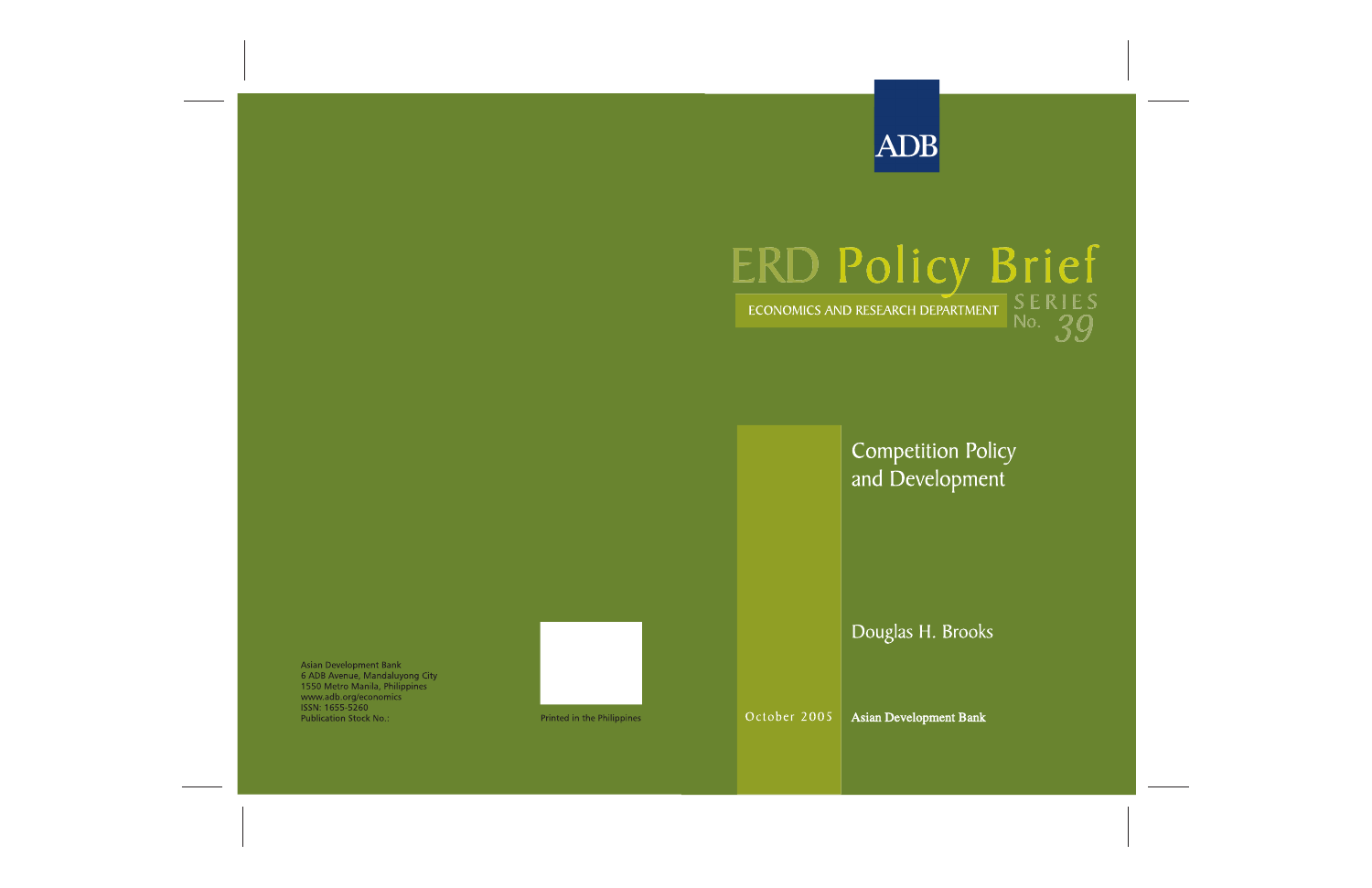Asian Development Bank 6 ADB Avenue, Mandaluyong City 1550 Metro Manila, Philippines

©2005 by Asian Development Bank October 2005 ISSN 1655-5260

The views expressed in this paper are those of the author(s) and do not necessarily reflect the views or policies of the Asian Development Bank.

The **ERD Policy Brief Series** is based on papers or notes prepared by ADB staff and their resource persons. The series is designed to provide concise nontechnical accounts of policy issues of topical interest to ADB management, Board of Directors, and staff. Though prepared primarily for internal readership within the ADB, the series may be accessed by interested external readers. Feedback is welcome via e-mail (policybriefs@adb.org). The views expressed herein are those of the authors and do not necessarily reflect the views or policies of the ADB.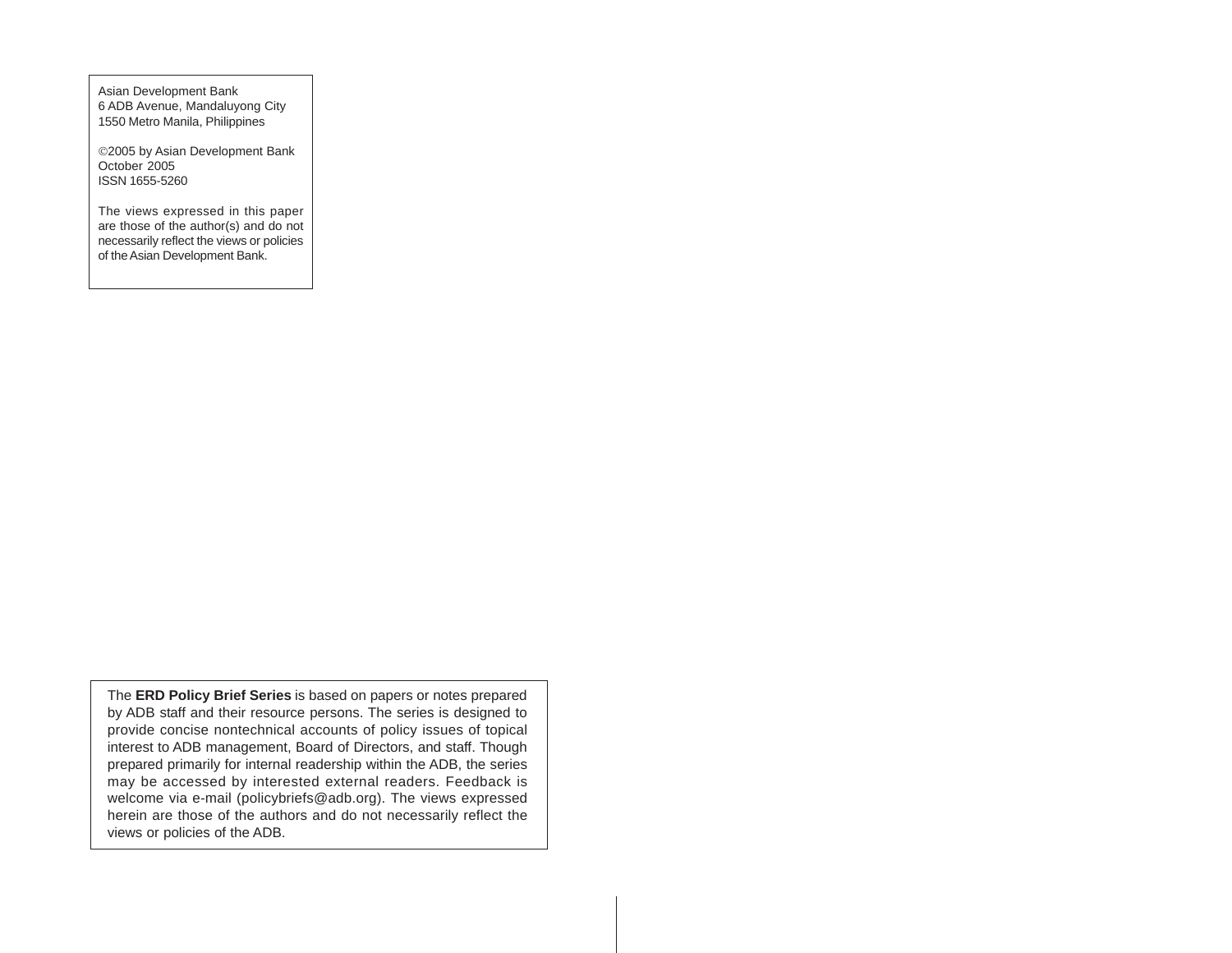**ERD POLICY BRIEF NO. 39**

# **Competition Policy and Development**

**Douglas H. Brooks**

October 2005

Douglas H. Brooks is Principal Economist in the Macroeconomics and Finance Research Division, Economics and Research Department, Asian Development Bank. The author thanks Frank Harrigan and Ifzal Ali who provided helpful comments.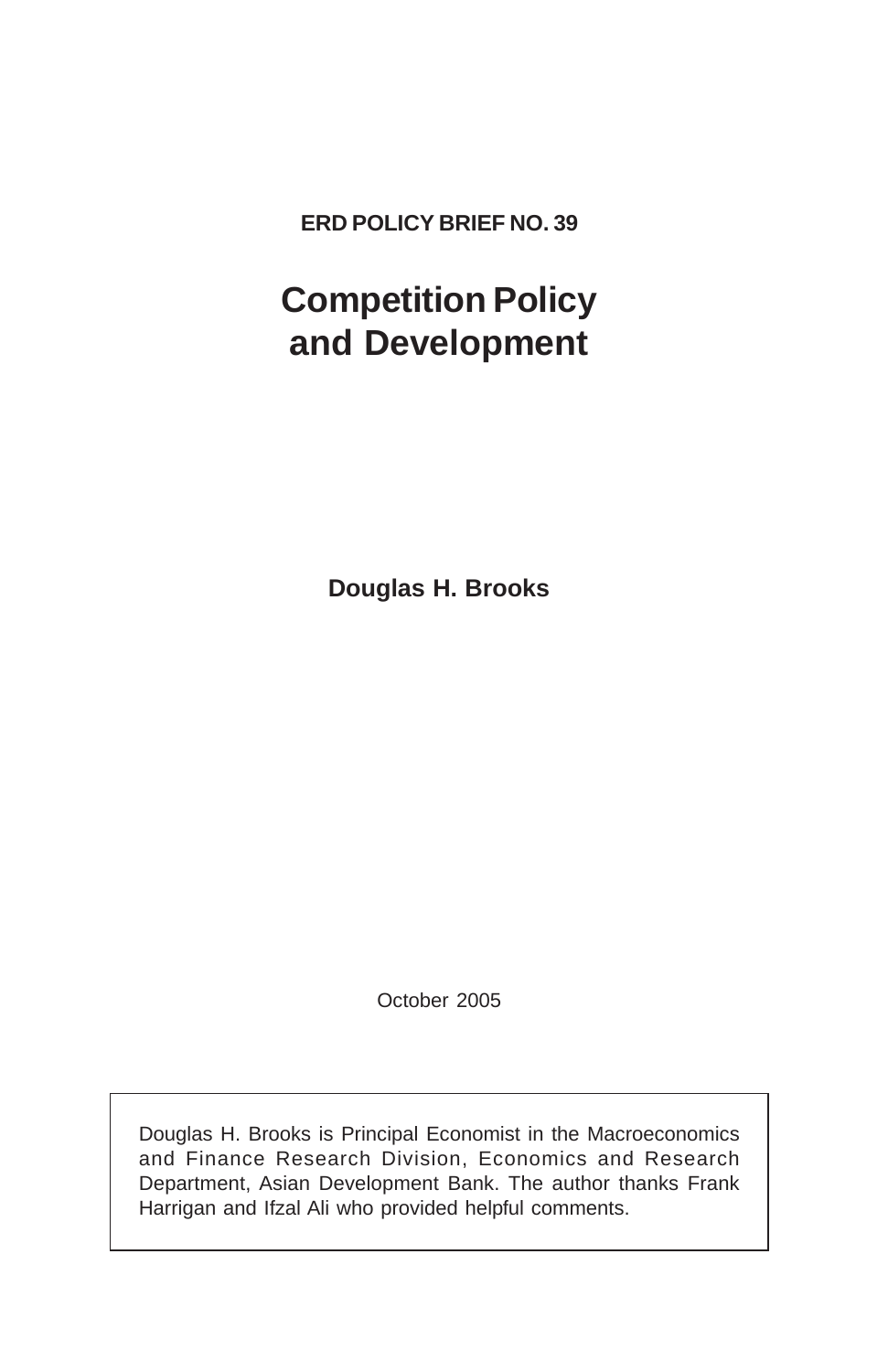As globalization proceeds, developing Asia is progressively becoming more market-oriented and open. But opening markets is not enough by itself for countries to reap the full benefits of competition. Firms will still find incentives to engage in anticompetitive practices, so policies to promote and protect competition are now prominent on the domestic and trade policy agenda in Asia. These competition policies are important both in public sector management where, for example, public utilities may have characteristics of natural monopolies, and in private sector development. They ensure that the benefits of competition help promote the international competitiveness of a country's firms as they encounter the discipline of connecting to the global economy.

Competition serves to diffuse socioeconomic power and broaden economic, social, and political participation while providing opportunities for new entrepreneurs. Competition in product and factor markets widens choice, lowers prices, and increases production efficiency, ultimately contributing to a country's growth and development. For the greatest efficiency gains, new and efficient firms must be able to enter the market with relative ease, while old and less efficient firms must upgrade or exit, with their resources reallocated to new or more efficient firms.

During economic transition or reforms, the benefits of trade reform and developing a market economy are magnified when most restrictions on competition are removed. This important lesson has motivated initiatives aimed at promoting competition in a number of developing Asian economies, including People's Republic of China or PRC (which has firm plans to develop and implement a new competition policy), India (where competition policy has been revised and expanded), and Viet Nam (where a new competition policy was adopted in late 2004). In the PRC and Viet Nam, stringent competition legislation is considered a constructive step toward the development of a market economy and a defensive measure to level the playing field between domestic firms and foreign-invested firms.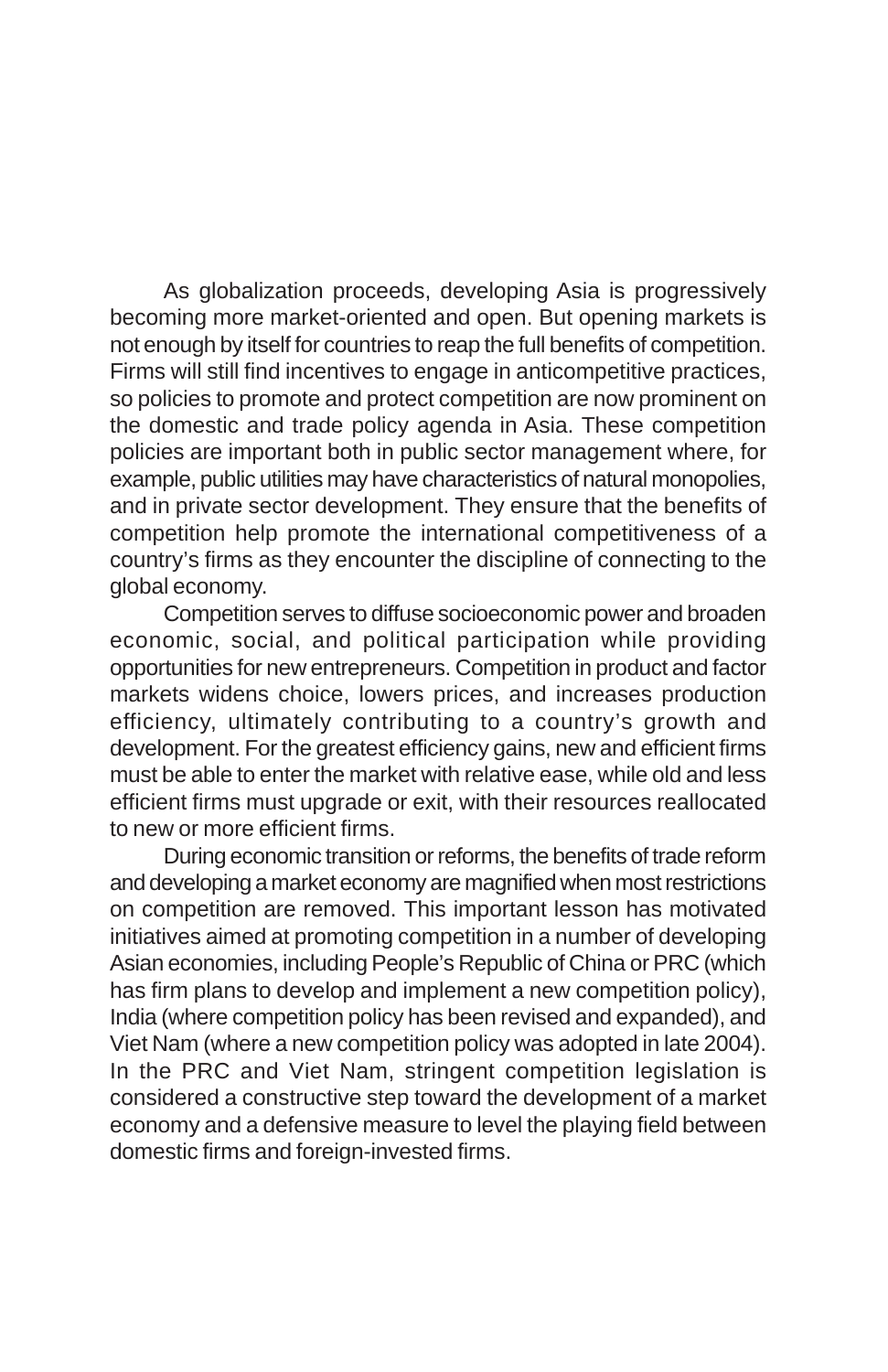This policy brief describes the role of competition policy, and uses Asian experiences to highlight some aspects of its design, implementation, and place in the broader policy lattice. Priorities for countries at different stages of development are suggested.**<sup>1</sup>**

### **The Role of Competition Policy**

Competition policy, taken here to include competition law and competition advocacy, is concerned with both private anticompetitive practices and government measures or instruments that influence competition in markets (see box). Note that properly enforced competition law does not target firm size but threats to, and actual distortions of, the competitive process and resource allocation.

| <b>Elements of Competition Law</b> |                                                                                                                                                 |
|------------------------------------|-------------------------------------------------------------------------------------------------------------------------------------------------|
| laws:                              | UNCTAD (2002) provides a list of firms' actions that may be addressed<br>by competition law. The following five figure prominently in most such |
| (i)                                | agreements between firms in the same market to restrain competi-<br>tion                                                                        |
|                                    | (ii) attempts by a large incumbent firm to independently exercise market<br>power (abuse of a dominant position)                                |
|                                    | (iii) attempts to exercise market power by firms acting collectively but<br>without an explicit agreement between them                          |
|                                    | (iv) attempts by a firm or firms to drive one or more of their rivals out of<br>a market (for example, through predatory pricing)               |
|                                    | (v) collaboration between firms for the purposes of research, develop-<br>ment, testing, marketing, and distribution of products                |

In India, Korea, Malaysia, and Thailand, among others, restricting anticompetitive practices became a policy priority after measures to promote private sector development yielded adverse side effects. The interest in the late 1990s in Korea and Thailand in promoting more vigorous competition followed from the perception that incumbent firms had too often in the past taken too much advantage of their substantial market positions, with little or no offsetting benefits. In Korea in

<sup>&</sup>lt;sup>1</sup> This policy brief draws heavily on Brooks and Evenett (2005), which includes country studies of People's Republic of China, India, Korea, Malaysia, Thailand, and Viet Nam.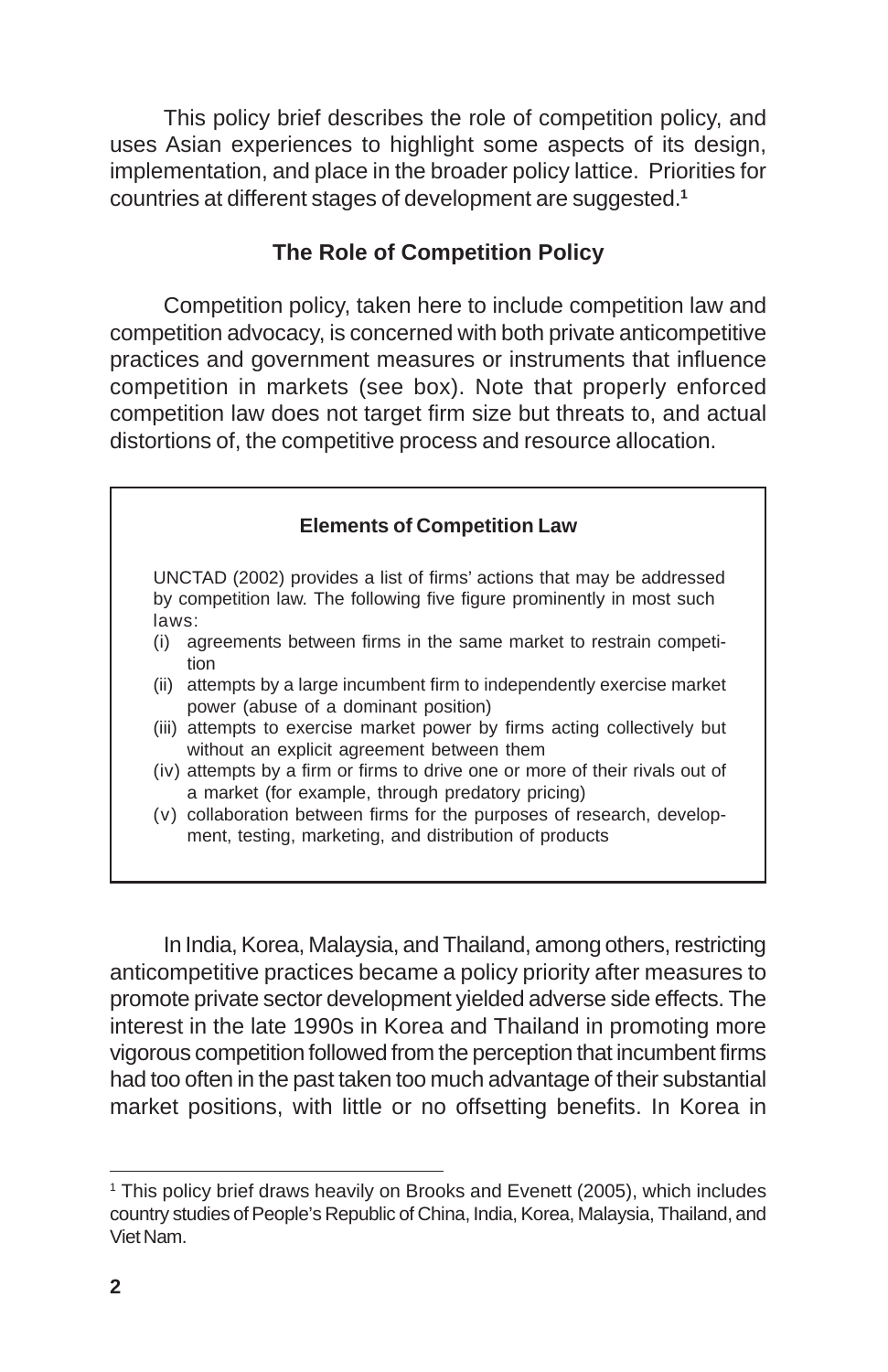particular, curbing the power of the *chaebol* became a policy priority after the 1997–1998 financial crisis, which was believed by many to have been aggravated by actions of the large conglomerates.

Competition policy aims at enhancing consumers' freedom of choice and firms' freedom to trade and to access markets. For example, trade barriers, barriers to foreign direct investment, and licensing requirements can influence the extent of competitive pressures in markets and so can be appropriate concerns of competition policy. In India, the preamble of the new competition law refers to the objectives of preventing practices having adverse effects on competition, promoting and sustaining competition in markets, protecting the interests of consumers, and ensuring freedom of trade carried on by other participants in markets in the country (*The Competition Act* 2002).

## **Design and Implementation Issues**

Innovation, productivity improvements, and resulting long-term economic performance are likely to be promoted rather than impeded by interfirm rivalry and, therefore, by the enforcement of competition laws that promote such rivalry. However, some temporary market power may be necessary after a new invention or innovation is introduced to provide firms with the incentive to undertake further such inventions or innovations. Thus, finding a balance between promoting short-term competition and preserving long-term incentives for innovation and invention becomes an increasingly critical challenge for sustaining growth and development.

In addition, competition policy must take into account the technological characteristics of markets. There can be instances in which consumers prefer concentrated market outcomes with a small number of firms because of the network externalities that large output levels can create.<sup>2</sup> Many communication and infrastructure services exhibit network externalities. Such services include telephones, railways, etc., that are important for economic development.

In most developing countries, the interests of consumers are poorly represented and are much weaker than those of producers. In this regard, it can be crucial that the authority charged with promoting and enforcing competition adequately represents consumer interests

 $2$  For example, the internet with its millions of sites and users attracts many more users and uses than does a network with only a few sites.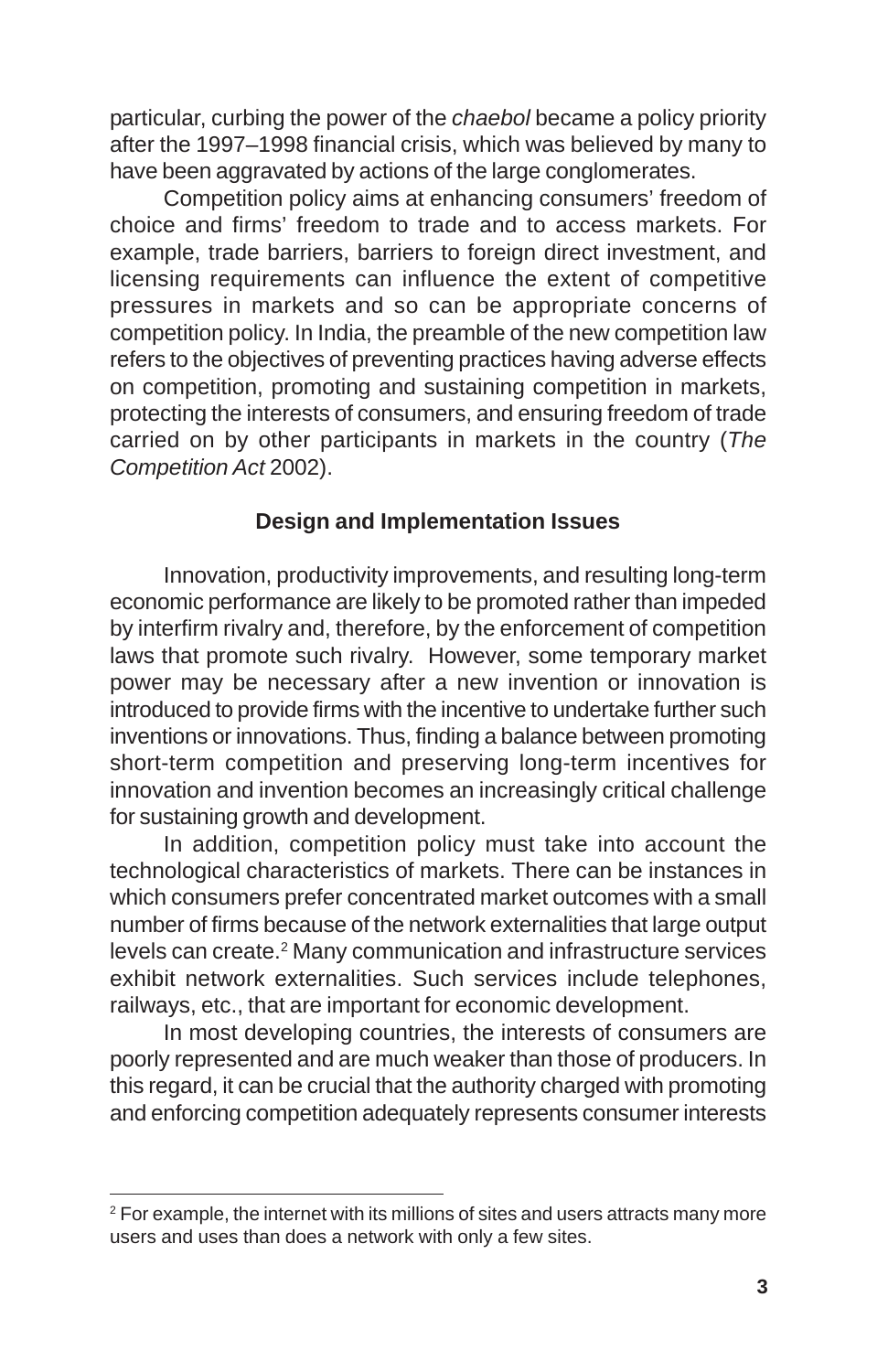and has independence from ministries or other agencies representing producers or producer groups. Organizing and promoting consumers' rights creates a potent force for ensuring the promotion of competition. At the same time, competition policy's implementation serves to reinforce consumer rights and the competition culture that helps to ensure the benefits of competition will be realized.

The good intentions of policymakers in enacting competition law can be undermined by factors such as: interference by government ministers, officials, and other politicians; lobbying by interest groups; legal loopholes; lack of transparency in decision making; lack of human capacity; and lack of funding. The judicious choice of cases to bring to court is one factor often credited with raising the credibility of a competition agency. Knowing which cases to fight, and when, can be particularly important for new competition agencies in demonstrating their effective enforcement capabilities and the economic importance of competition.

Thus, design and enactment of laws is not enough; what matters is judicious and efficient enforcement, since the deterrent effect of a competition law depends on firms' perception of the effectiveness of its implementation. For example, while Thailand has had a competition law for years, its enforcement has been weak and generally ineffective due to lack of adequate resources, political will, and independence of the competition authority. The challenge in the coming years will be to design implementing practices and institutions that are robust, fair, and transparent, especially in societies with a history of close business–government relations.

A positive example can be seen in Korea. To reinforce the prestige and credibility of the competition enforcement agencies, the government endowed the Korea Fair Trade Commission (KFTC) with significant powers to tackle anticompetitive practices and to force the economic restructuring of large business groups. The chairman of the KFTC answers directly to the prime minister and sits in the cabinet of the national government. These institutional arrangements provide the chairman of the KFTC with the mandate as well as the means to help ensure that any new legislation will be consistent with the principles of competition.

Appropriately enforced, competition policy is affordable. In most countries it will more than pay for itself. Outlays needed to enforce national cartel laws can usually be generated from the savings on government purchases resulting from a reduction in bid rigging alone. Even greater may be the increase in tax revenues resulting from additional competition-induced growth. Moreover, including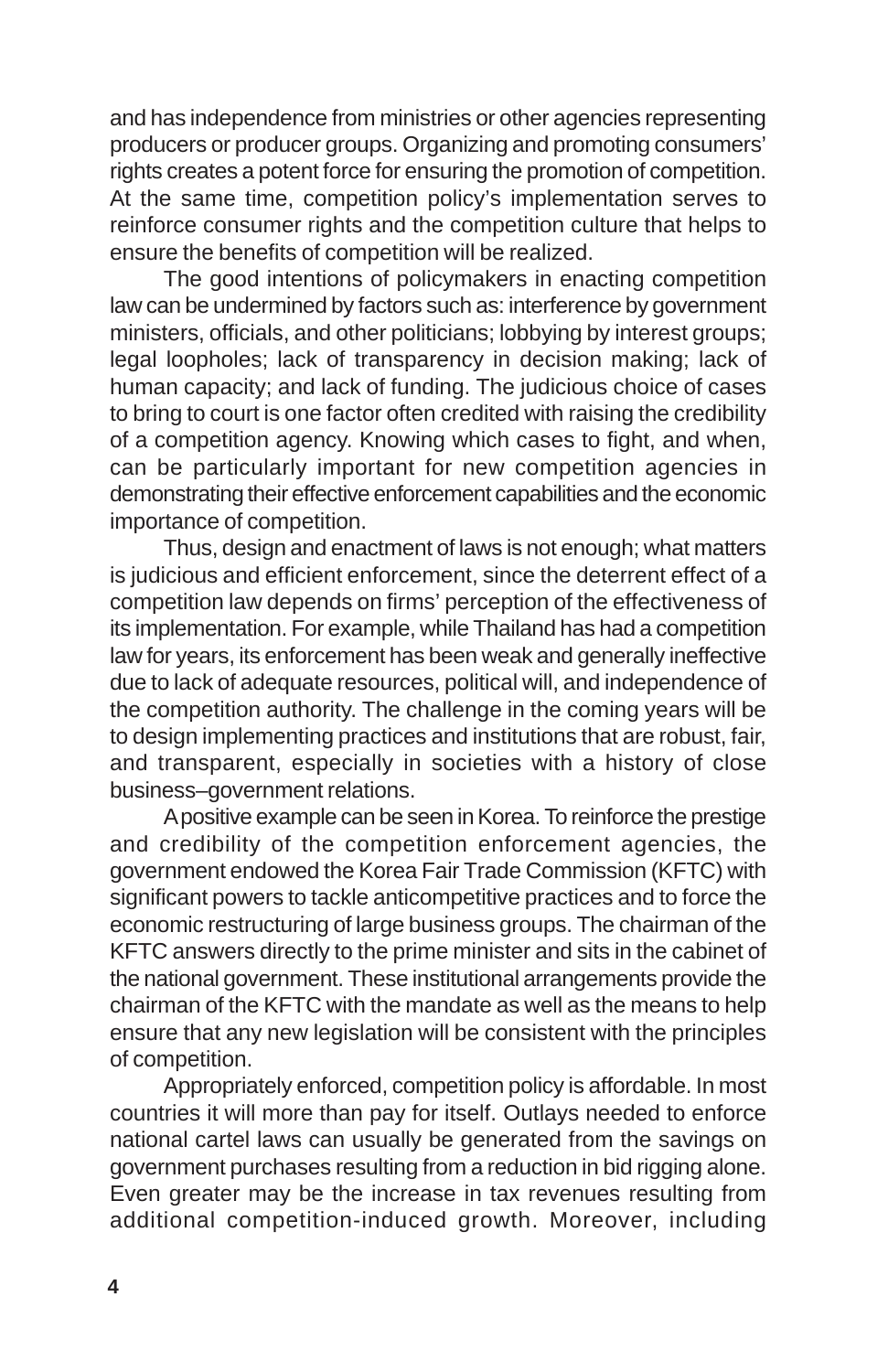commitments to properly enforce competition laws in bilateral and regional trade agreements can help the relevant enforcement agencies secure more funding from national legislatures.

If the enforcement of competition law prevents or discourages incumbent firms from taking steps to foreclose entry by potential rivals, then such enforcement strengthens the incentives of the latter firms to invest in innovation. Rivalry, both real and potential, in the market for future innovations can also be protected by the active and appropriate enforcement of merger and acquisition laws that prevent, for example, one firm taking over another which has a potentially strong, but not as yet fully developed, range of rival products. This requires consistency and coherence between competition, intellectual property rights, industrial, trade, and investment policy regimes.

### **Competition Policy and Other Policies**

The benefits of competition flow more freely with strengthened property rights, a credible legal and judicial system, trade and foreign direct investment liberalization, and infrastructure expansion. Korea's experience showed that trade liberalization does not automatically lead to a more competitive domestic market, and that better outcomes are achieved when trade and investment liberalization is accompanied by measures to increase competition. This highlights the importance of competition from an early stage of economic growth and of incorporating competition policy into the broader economic policy framework.

For foreign investors the existence of a competition policy indicates some commitment by the government to ensure a level playing field among domestic and foreign investors, and adds transparency to the commercial environment. Relaxing foreign participation requirements can generally be expected to contribute to increased competition in the host economy. Competition policy is therefore complementary to other policies, and liberalization and privatization policies cannot be expected to automatically contribute to economic growth if competition policy and its related institutional infrastructure are lacking.

Competition policy can be designed to accommodate a wide range of national interests. The desire to preserve national industrial policies was a prominent concern in drafting India's and Viet Nam's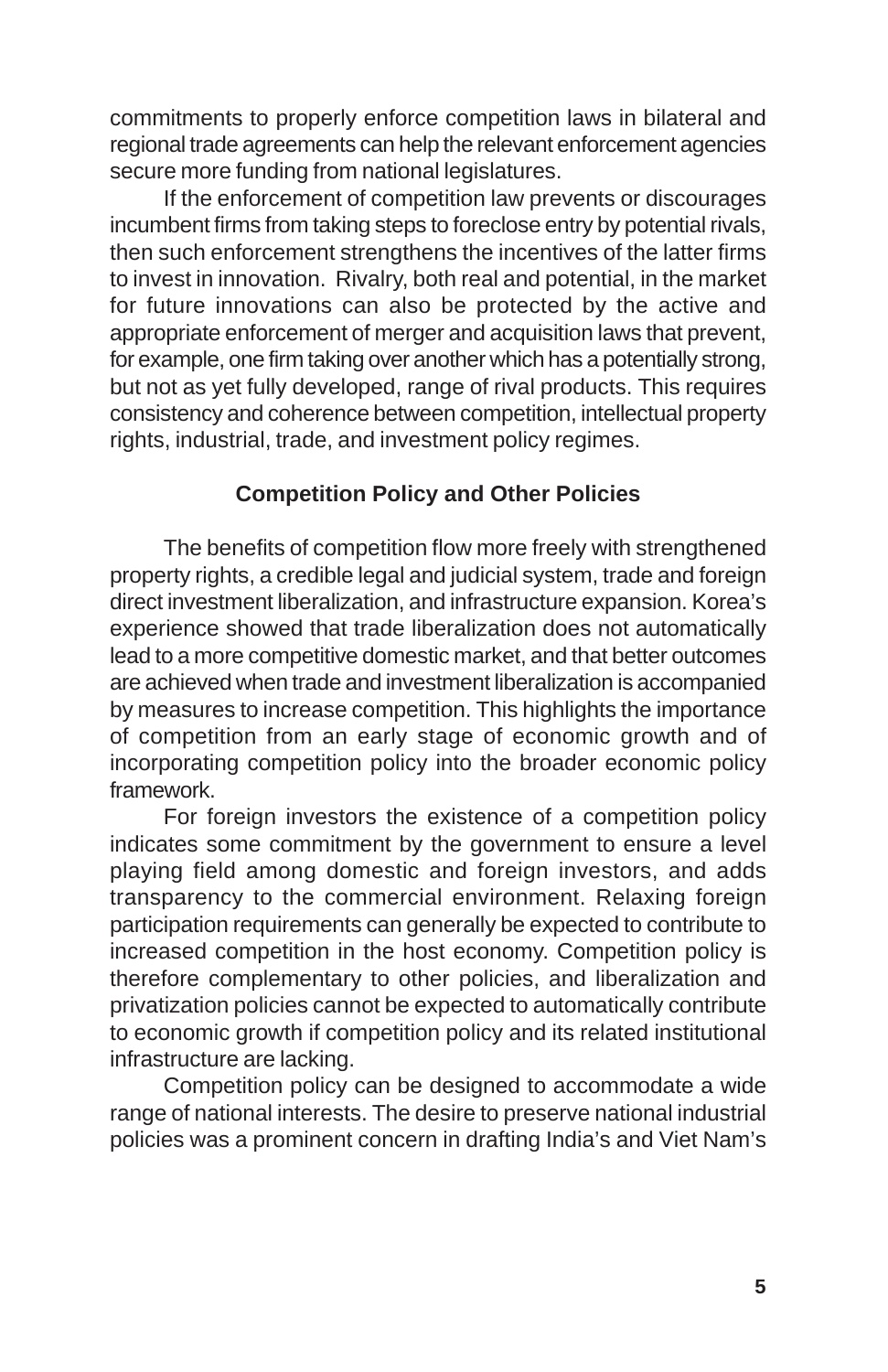recent competition laws.<sup>3</sup> In the PRC and Malaysia, proposed competition legislation contains similar provisions. There are also parallels between India's and Malaysia's concerns about the impact of a competition law on the well-being of certain social groups.

The complementarity of competition and competition policy with industrial, trade, foreign direct investment, and other policies highlights the need for active competition advocacy to ensure that other legislation and regulations are compatible with the goals of competition policy. Too often, the advocacy functions of competition authorities are neglected at the expense of competition law enforcement, only to create the need for even greater enforcement when other legislation is enacted without consideration of its implications for competition. Country analyses demonstrate the importance of administrative, judicial, and political factors as well as economic considerations in the design and use of competition law.

### **Conclusion**

Effective competition policy depends on active and fair enforcement. Therefore clear property rights and a sound legal system are prerequisites. For countries in transition or at early stages of market development, first-generation reforms that lay the basis for macroeconomic stability and development of institutional infrastructure must be top priority. But even late reformers such as Viet Nam, which still face challenges from the first round of reforms, are already acting to ensure that restraints to competition will not hinder future development. Considering competition policy issues at an early stage helps to ensure that they mesh well with other policies.

For countries with more developed market systems and macroeconomic policy framework, the challenge in second-generation reforms is to promote a competition culture in the general population, and to ensure the relative independence of a competition agency with adequate resources and a clear mandate. Cooperation between competition agencies in different countries is becoming increasingly important in the globalization process, and can be an important source of knowledge exchange and skills development.

<sup>&</sup>lt;sup>3</sup> When designed to be compatible with industrial policy, competition policy is usually not as effective, since industrial policies are often ill-conceived or intended to serve the interests of privileged groups and there is an inherent conflict between competition policy and directed investment. The point here is that regardless of existing priorities in an economy, competition policy can be designed with flexibility.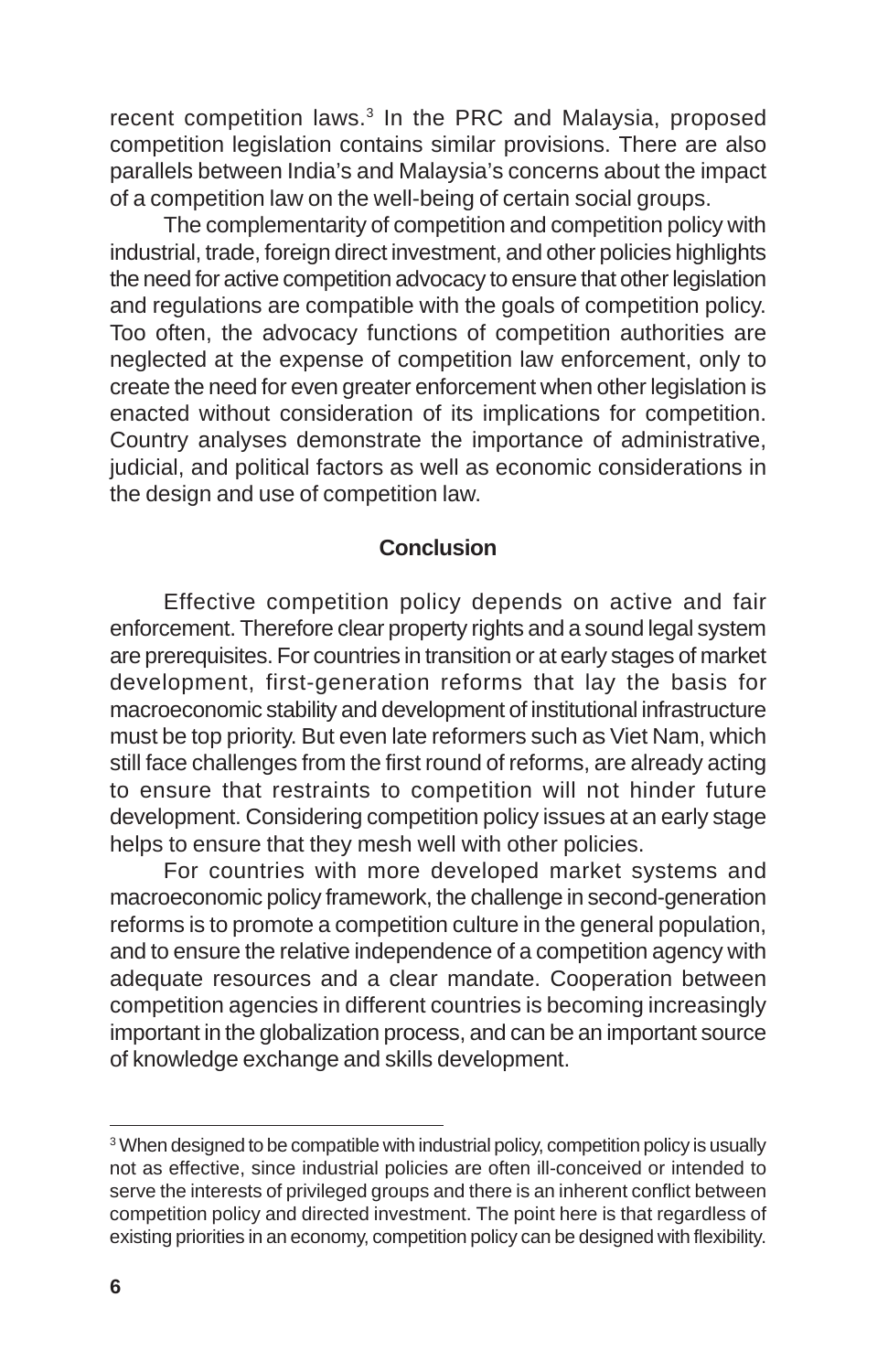In implementing competition policy, developing countries in the Asian and Pacific region should draw on lessons from the experience of Japan and Korea, should start early, and take a long-term view. Most have completed macroeconomic reforms, which play a key role in laying the basis for greater competition. Yet challenges remain. While many countries are moving to implement or strengthen their competition policies, it is notable that none appear to be moving toward repealing them.

### **References**

- Brooks, D. H., and S. J. Evenett. 2005*. Competition Policy and Development in Asia.* London: Palgrave Macmillan for the Asian Development Bank.
- Government of India. 2002. *The Competition Act 2002,* No. 12 of 2003. New Delhi. Available: http://dca.nic.in/competition\_act2002.pdf.
- United Nations Conference on Trade and Development (UNCTAD). 2002. "Closer Multilateral Cooperation on Competition Policy: The Development Dimension." Available: http://r0.unctad.org/en/ subsites/cpolicy/gvaJuly/docs/DohaFinal-en.pdf.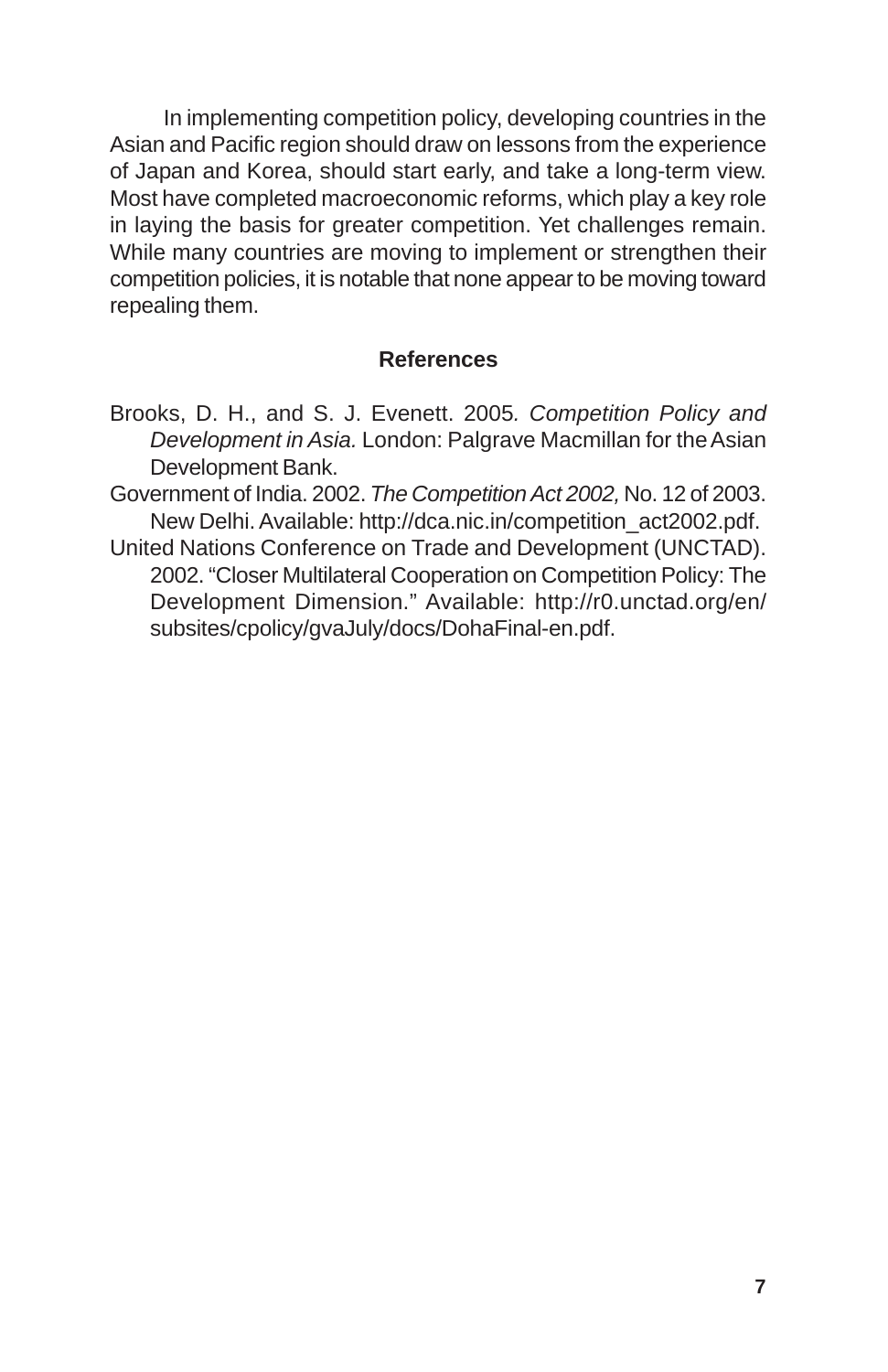### **ERD POLICY BRIEF SERIES**

- No. 1 Is Growth Good Enough for the Poor? *—Ernesto M. Pernia,* October 2001
	- 2 India's Economic Reforms: What Has Been Accomplished? What Remains to Be Done? *—Arvind Panagariya,* November 2001
	- 3 Unequal Benefits of Growth in Viet Nam *—Indu Bhushan, Erik Bloom,* and *Nguyen Minh Thang,* January 2002
	- 4 Is Volatility Built into Today's World Economy? *J. Malcolm Dowling* and *J.P. Verbiest,* February 2002
	- 5 What Else Besides Growth Matters to Poverty Reduction? Philippines *—Arsenio M. Balisacan* and *Ernesto M. Pernia,* February 2002
	- 6 Achieving the Twin Objectives of Efficiency and Equity: Contracting Health Services in Cambodia
	- *—Indu Bhushan, Sheryl Keller, and Brad Schwartz,* March 2002 7 Causes of the 1997 Asian Financial Crisis: What Can an Early Warning

System Model Tell Us? *—Juzhong Zhuang and Malcolm Dowling,* June 2002

- 8 The Role of Preferential Trading Arrangements in Asia *—Christopher Edmonds and Jean-Pierre Verbiest,* July 2002
- 9 The Doha Round: A Development Perspective *—Jean-Pierre Verbiest, Jeffrey Liang, and Lea Sumulong,* July 2002
- 10 Is Economic Openness Good for Regional Development and Poverty Reduction? The Philippines
	- *—Ernesto M. Pernia and Pilipinas F. Quising,* October 2002
- 11 Implications of US Dollar Depreciation for Asian Developing Countries *—Emma Xiaoqin Fan,* November 2002
- 12 Dangers of Deflation *—Douglas H. Brooks and Pilipinas F. Quising,* December 2002
- 13 Infrastructure and Poverty Reduction—What is the Connection? *—Ifzal Ali and Ernesto Pernia,* January 2003
- 14 Infrastructure and Poverty Reduction—Making Markets Work for the Poor
	- *—Xianbin Yao,* May 2003
- 15 SARS: Economic Impacts and Implications *—Emma Xiaoqin Fan,* May 2003
- 16 Emerging Tax Issues: Implications of Globalization and Technology *—Kanokpan Lao-Araya,* May 2003
- 17 Pro-Poor Growth—What is It and How is It Important? *—Ernesto M. Pernia,* June 2003
- 18 Public–Private Partnership for Competitiveness *—Jesus Felipe,* June 2003
- 19 Reviving Asian Economic Growth Requires Further Reforms *—Ifzal Ali,* June 2003
- 20 The Millennium Development Goals and Poverty: Are We Counting the World's Poor Right? *—M. G. Quibria,* July 2003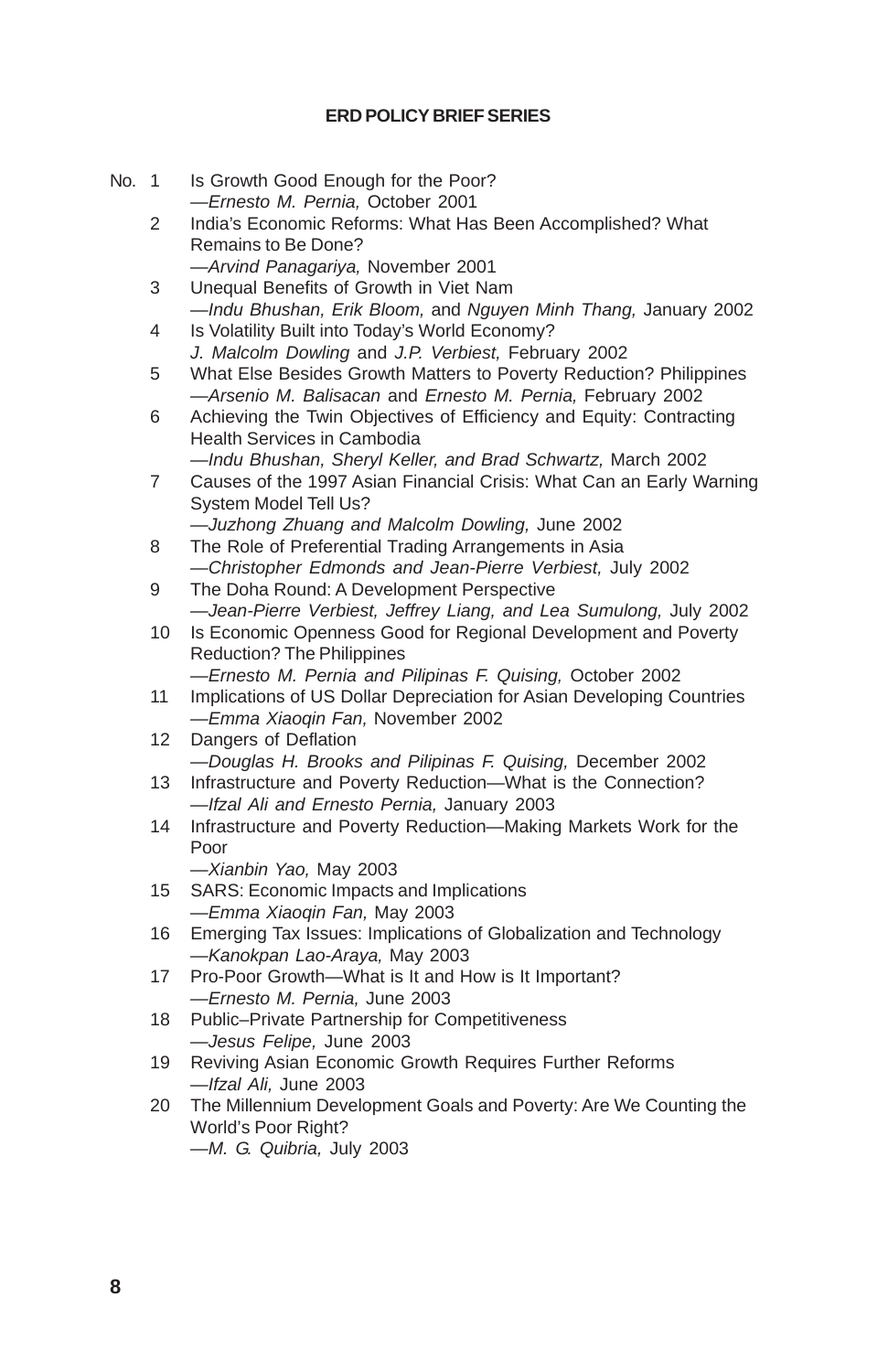- 21 Trade and Poverty: What are the Connections? *—Douglas H. Brooks,* July 2003
- 22 Adapting Education to the Global Economy *—Olivier Dupriez,* September 2003
- 23 Foreign Direct Investment: The Role of Policy *—Douglas H. Brooks and Lea R. Sumulong,* December 2003
- 24 Avian Flu: An Economic Assessment for Selected Developing Countries in Asia
	- *—Jean-Pierre A. Verbiest and Charissa N. Castillo,* March 2004
- 25 Purchasing Power Parities and the International Comparison Program in a Globalized World *—Bishnu D. Pant,* March 2004
- 26 A Note on Dual/Multiple Exchange Rates
	- *—Emma Xiaoqin Fan,* May 2004
- 27 Inclusive Growth for Sustainable Poverty Reduction in Developing Asia: The Enabling Role of Infrastructure Development *—Ifzal Ali and Xianbin Yao,* May 2004
- 28 Higher Oil Prices: Asian Perspectives and Implications for 2004-2005 *—Cyn-Young Park,* June 2004
- 29 Accelerating Agriculture and Rural Development for Inclusive Growth: Policy Implications for Developing Asia *—Richard Bolt,* July 2004
- 30 Living with Higher Interest Rates: Is Asia Ready? *—Cyn-Young Park,* August 2004
- 31 Reserve Accumulation, Sterilization, and Policy Dilemma *—Akiko Terada-Hagiwara,* October 2004
- 32 The Primacy of Reforms in the Emergence of People's Republic of China and India

*—Ifzal Ali and Emma Xiaoqin Fan,* November 2004

- 33 Population Health and Foreign Direct Investment: Does Poor Health Signal Poor Government Effectiveness? *—Ajay Tandon,* January 2005
- 34 Financing Infrastructure Development: Asian Developing Countries Need to Tap Bond Markets More Rigorously *—Yun-Hwan Kim,* February 2005
- 35 Attaining Millennium Development Goals in Health: Isn't Economic Growth Enough?

*—Ajay Tandon,* March 2005

36 Instilling Credit Culture in State-owned Banks—Experience from Lao PDR

*—Robin Boumphrey, Paul Dickie,* and *Sam Tukuafu,* March 2005 37 Coping with Global Imbalances and Asian Currencies

*—Cyn-Young Park,* May 2005